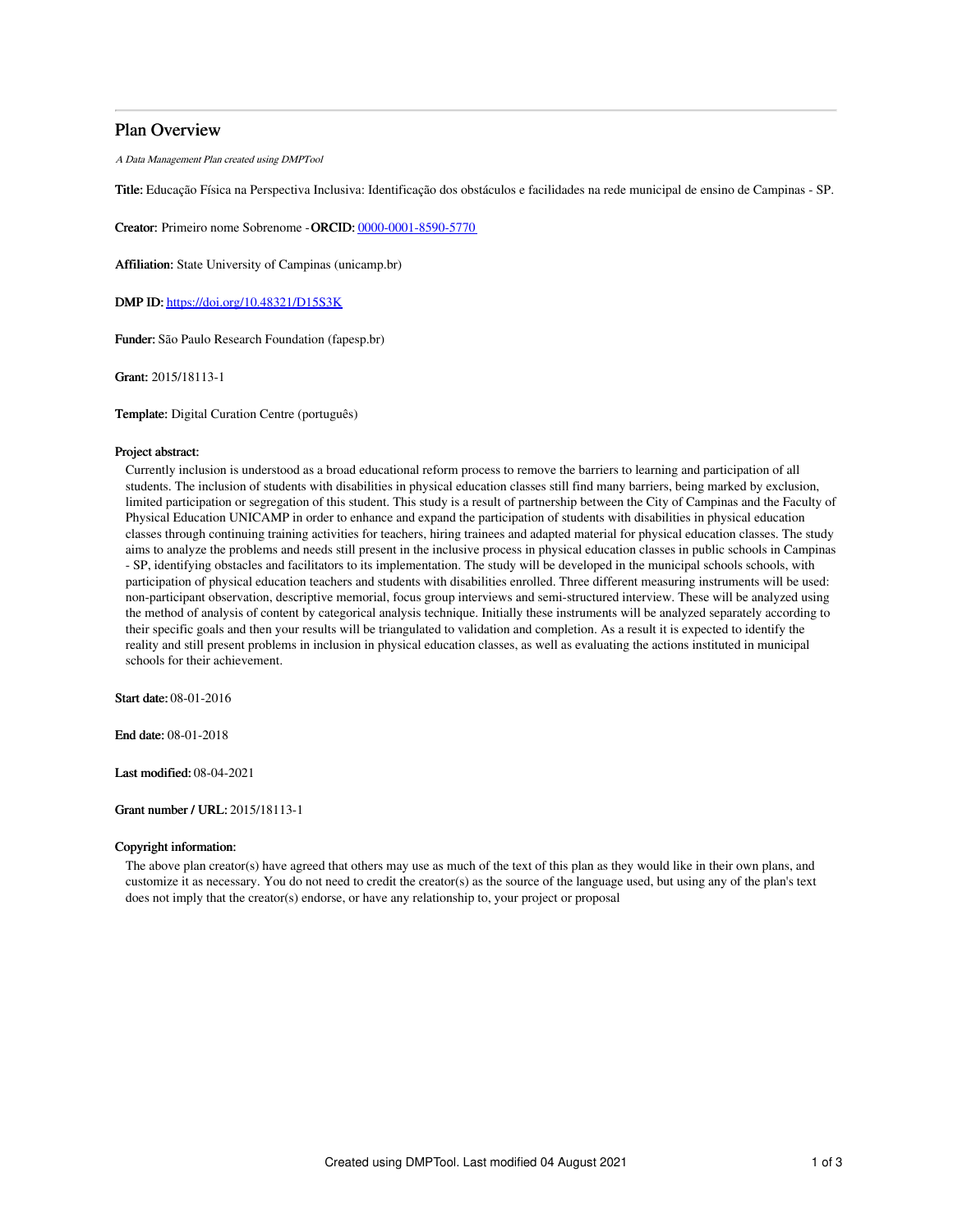# Educação Física na Perspectiva Inclusiva: Identificação dos obstáculos e facilidades na rede municipal de ensino de Campinas - SP.

# Coleta de Dados

# Que dados serão coletados ou criados?

1. Entrevistas em grupo focal com professores de Educação Física sobre a inclusão do aluno com deficiência; 2. Entrevistas individuais com alunos com deficiência sobre a aula de educação física na escola

### Como os dados serão coletados ou criados?

Através de entrevistas presenciais em grupo e individuais com gravação de aúdio.

# Documentação e Metadados

# Que documentação e metadados acompanharão os dados?

Título do projeto, número do financiamento, autor

# Ética e Conformidade Legal

#### Como você administrará qualquer questão ética?

Projeto foi aprovado pelo comitê de ética em pesquisa da UNICAMP sob CAAE 57781116.4.0000.5404

#### Como você vai gerenciar os direitos autorais e os direitos de propriedade intelectual (IP / IPR)?

Question not answered.

# Armazenamento e Backup

### Como os dados serão armazenados e terão backup durante a pesquisa? Dados armazenados em drive pessoal da pesquisadora

### Como você vai gerenciar o acesso e a segurança?

Acesso mediante contato com a pesquisadora.

# Seleção e Preservação

Quais dados são de valor a longo prazo e devem ser mantidos, compartilhados e / ou preservados?

Question not answered.

Qual é o plano de preservação a longo prazo do conjunto de dados?

Question not answered.

# Compartilhamento de Dados

### Como você vai compartilhar os dados? Dados disponibilizados de acordo com contato com autores.

#### Existem restrições ao compartilhamento de dados requeridos?

Question not answered.